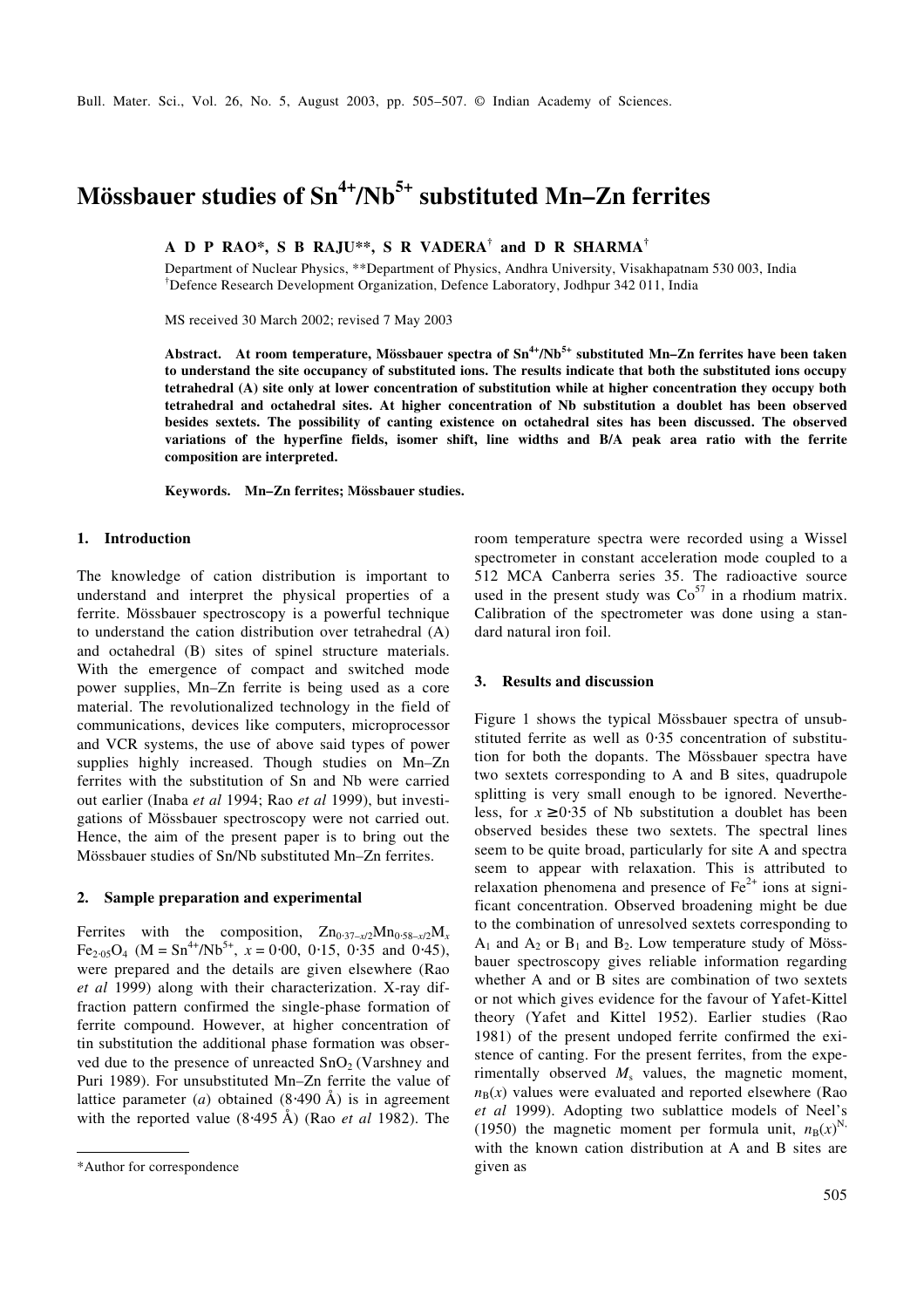$$
N_{\rm B}(x)^{\rm N} = M_{\rm B}(x) - M_{\rm A}(x),
$$

where  $M_B$  and  $M_A$  are the magnetic moments of B and A sublattice,  $n_B(x)^N$  is the calculated magnetic moment value using Neel's model and *x* is dopant concentration. The  $n_B(x)$  values are obtained at 300 K and these cannot be compared with the  $n_B(x)^N$  values which are valid at 0 K. However, the ratio of magnetic moments i.e.  $n_B(x)$ /  $n_{\text{B}}(0)$ , can be compared with  $n_{\text{B}}(x)^{N}/n_{\text{B}}(0)^{N}$  and a disagreement is found between them. This indicates that significant canting exists on B sites leading to the noncollinear type of magnetic structure.

From the position of the lines of each sextet Mössbauer parameters are derived and these values are given in tables 1–4. For the undoped ferrite, hyperfine field  $(H<sub>hff</sub>)$ reported earlier of the A site Fe nuclei and the B site Fe nuclei were 365⋅02 and 552⋅91 KOe, respectively (Rao 1981) (B site sextet was resolved as two components corresponding to  $B_1$  and  $B_2$  sublattices). In the present studies, the  $H<sub>hff</sub>$  values (363⋅05 and 549⋅30 KOe) of undoped ferrite are in agreement with the reported (Rao *et al* 1982) values. At *x* = 0⋅35 and 0⋅45 of Nb, a doublet was observed besides sextets. The  $H<sub>hff</sub>$  values of A sites are found to increase in the range 363⋅05 to 409⋅31 and 511⋅08 KOe for Sn and Nb doped ferrites, respectively while B site values decreased initially and then increased and remained almost constant for both the dopants at  $x = 0.35$  and 0.45. The variation of Mössbauer parameters depends on the redistribution of Fe ions over A and B sites due to nature and amount of dopant effect. At low concentrations, Sn is known (Rao *et al* 1999) to occupy tetrahedral (A) sites. As tin (Sn) is doped at the expense of Mn and Zn ions that occupy A site, Sn is expected to occupy A site at low concentrations. Fe content at B sites remains the same. It follows that A site magnetic ions are connected to large number of Fe bonds at B sites rather than B site ions connection to A site magnetic ions resulting in increase and decrease of  $H<sub>hff</sub>$  values of A and B sites, respectively. At higher values of *x*, dopants occupy B sites (Rao 1981) leading to change of Fe content at B sites, but the increase of B site  $H<sub>hff</sub>$  values can be understood in terms of oxidation (ferrites sintered in air atmosphere) of  $Fe^{2+}$  ions by  $Sn^{4+}$  ions. The substitution of  $Nb^{5+}$ can influence in the same lines besides doublet presence at  $x = 0.35$  and 0.45 concentrations due to paramagnetic contribution (Jaji *et al* 1998).

The increase of isomer shift (IS) values are ascribed to the decrease in *s*-electron charge distribution of the iron at A and B sites. The difference in the IS values of A and B sites Fe ions is due to  $sp^3$  covalence experienced by the tetrahedral ions. The isomer shift values indicate the valence state of iron as  $3 +$ . Line width (LW) values are found to decrease for tetrahedral (A) sites. However, for B sites, the same is (LW values) found to decrease compared to undoped ferrite. Nevertheless no significant change is found with dopant concentration (*x*). The



**Figure 1.** Mössbauer spectra of ferrites at  $x = 0.00$  and  $0.35$ conc. of substituted ions.

**Table 1.** Hyperfine fields variation with dopant concentration  $(error \pm 5.0).$ 

|                              | Hyperfine field (KOe)                |                                      |                                      |                                      |
|------------------------------|--------------------------------------|--------------------------------------|--------------------------------------|--------------------------------------|
| Dopant conc.                 | Tin                                  |                                      | Niobium                              |                                      |
| Tin/niobium                  | Sextet A                             | <b>Sextet B</b>                      | Sextet A                             | <b>Sextet B</b>                      |
| 0.00<br>0.15<br>0.35<br>0.45 | 363.05<br>379.60<br>393.90<br>409.31 | 549.30<br>451.20<br>492.70<br>490.83 | 365.05<br>471.30<br>504.30<br>511.08 | 549.30<br>539.20<br>514.20<br>512.49 |